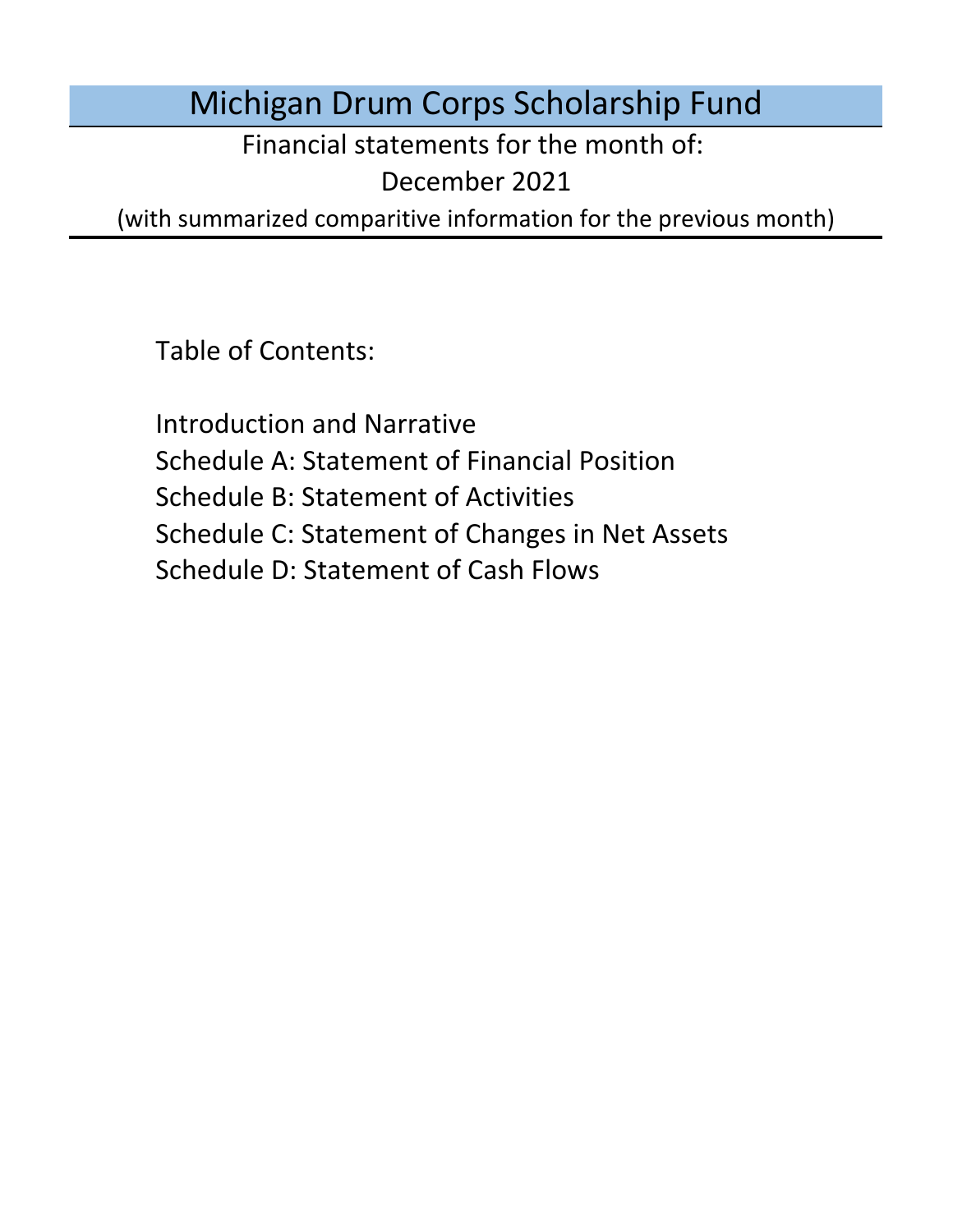## Introduction Introduction Introduction

Introduction<br>December marked the third month of our third year of operations and included our first program related Introduction<br>December marked the third month of our third year of operations and included our first program related<br>disbursement for the 2022 drum corps season. To date, the Jason Fritz Memorial Endowment has a \$1,000 spen balance and a \$12,461.48 permanently restricted balance whose investment earnings will be used to support future<br>scholarships. currently being considered with updates planned for the next Board of Directors meeting. The next Board of Directors meeting  $\alpha$ scholarships. For late audition-season application-season application-season application-season application-se sensity of concerning for member safety. While the financial impact is still being quantified, the board of the board of the board of the board of the board of the board of the board of the board of the board of the board Board anticipates that some students may not be able to participate due to participate due to student teaching requirements may not be able to student teaching requirements may not be able to student teaching requirements  ${\sf scholarships.}$ fundamental fundamental to prepare the 2021 season. The 2021 season. The 2021 season. The 2021 season. The 2021 season. The 2021 season. The 2021 season. The 2021 season. The 2021 season. The 2021 season. The 2021 season.  $\mathsf{scholarships.}$  and scholarship fund received no additional media. The scholarship fund received no additional applications and  $\mathsf{m}$  $R$ egiment. The scholarships funds received no additional applications and disputed no funds for students during  $R$ On December 3rd, 2020, Drum Corps International announced plans for events at Lucas Oil Stadium in Indianapolis, IN Drum Corps International's annual meeting took place in late January and focused on updates from the Tour March 2nd, President Biden announced that the United States is on pace to produce enough vaccines to supply all homor his memory is through a renewed commitment to student to student to state the strengthening the strengthening the strengthening the strengthening the strengthening the strengthening the strengthening the strengthenin week) have been tentatively scheduled for the 2021 season and in-person and in-person audition camps and rehearsals have been tentatively season and rehearsals have been tentatively season and rehearsals have been tentativ including nearby events in Indiana, Wisconsin, Ohio, Illinois, and Iowa. As of June 1st, Michigan will no longer have  $\sf{scholarships.}$  ${\sf scholarships.}$  The endowment that is available for scholarships. The remaining  $310,42.37$  is permanently  $310,42.37$ 

No additional scholarship applications were received during December. We anticipate receiving additional<br>condications in the continuum of here the condition access continuum and when the lease Fritz Scholarship accelius No additional scholarship applications were received during December. We articipate receiving additional<br>applications in the coming months as the audition season continues and when the Jason Fritz Scholarship goes live.<br>Fi disbursed no funds for students during October. The board chair has been in contact with all sponsored students from the additional scholarship applications were received during becember. We anticipate receiving addi November. The board chair has been in contact with all sponsored students from the 2020 season and the scholarship No additional scholarship applications were received during December. We anticipate receiving additional full diameter people that include the ability to gather or conduct and  $\alpha$  masked  $\alpha$  masked for a mask except for conductions with  $\alpha$  masks except for  $\alpha$  masks  $\alpha$  masks except for a mask except for a mask except capacity limits outdoors, indoor restrictions will be raised to 50% capacity, and social gatherings will be regulated by ivo additional scholarship applications were received during becember. We anticipate receiving additional  $\mathbb{R}^n$ theater broadcast on July 15th but in lieu of the season opener from previous years they will be airing finals No additional scholarship applications were received during December. We anticipate receiving additional  $\mathbf{a}$  about to the 301 total str restricted and only investment earnings on that balance can be used for future scholarships. Note that we received No additional scholarship applications were received during December. We anticipate receiving additional<br>applications in the coming months as the audition season continues and when the Jason Fritz Scholarship goes live.

## <u>Donation received during and the companished during January through Paypal.</u> Monthly Financial Recap: Legends has extended the deadline for rolling 2020 contracts into next season from September to (MCBA) has cancelled all events this year, and audition camps will likely be held online. International, students receive vaccines, and national conditions continue to improve, we may see a more normal are regulated by venue. On July 1st all statewide COVID restrictions will be lifted. Financial Recap Financial Recap all organizations. The Madison Scouts have developed a virtual summer education program with video Phantom Regiment Drum and Bugle Corps, and has previously served as previously served as chief medical states for the Legends for the Legends as chief medical states for the Legends for the Legends for the Legends as chief On September 28th Winter Guard International (WGI) announced the cancellation of all in-person events through their <u>2022 season. Virtual events with the winter and ensembles with the winter and ensembles with the winter and en</u> pending updates from DCI's January meeting, the board opened scholarship applications for the 2021 season to provided. With the announcement of virtual programs, planned events in Indianapolis, and pending updates from <u>Difference</u> scholarship applications for the 2021 season to support Michigan students. The 2021 season to support Michigan students. The 2021 season to support Michigan students. The 2021 season to support Michigan studen  $\nabla$ in corps and eight open class corps have either cancelled the cancelled their  $\omega$ program, or will participate solely in local or regional events. The contract of the solely in local or region<br>The contract of the solely in local or regional events. The contract of the contract of the solely in local or **Expanding Contract Contract Contract Contract Contract Contract Contract Contract Contract Contract Contract Contract Contract Contract Contract Contract Contract Contract Contract Contract Contract Contract Contract Cont** memorial in Comstock. The board has also discussed potential endowment managers with leading candidates such as  $t$  munition and  $C$  community  $F$  and  $C$  on  $\mathcal{L}$   $\mathcal{L}$  and  $\mathcal{L}$  on  $\mathcal{L}$  on  $\mathcal{L}$  on  $\mathcal{L}$  on  $\mathcal{L}$  on  $\mathcal{L}$  on  $\mathcal{L}$  on  $\mathcal{L}$  on  $\mathcal{L}$  on  $\mathcal{L}$  on  $\mathcal{L}$  on  $\mathcal{L}$  on  $\mathcal{L}$   $\sigma$  in donations to the endowment and have an additions to the endowment and have an additional  $\sigma$  $\frac{1}{2}$  in September's fundration in September's fundration through the  $\frac{1}{2}$  threshold, we now  $\frac{1}{2}$  for the  $\frac{1}{2}$  for the  $\frac{1}{2}$  for the  $\frac{1}{2}$  for the  $\frac{1}{2}$  for the  $\frac{1}{2}$  for the  $\frac{1}{2}$  f Our initial fundraising window for the Jason Fritz Memorial Scholarship has officially closed as of 9/30/21 and we  $T$ inancial  $R$ our most sincere and heartfelt thanks to all of our sponsored our sponsored our sponsored our sponsored our sponsored our sponsored our sponsored our sponsored our sponsored our sponsored our sponsored our

Liquid assets on hand: \$1,708.37  $\,$ Financial Narrative Fiscal year. The sixth month of operations for the sixth month of operations for the fund under its declared fiscal year. Cash for the fund under its declared fiscal year. Cash for the fund under its declared fiscal year. Financial Necap<br>Liquid assets on hand: \$1,708.37<br>Donations: 4 donations received in December. 6 donations received this fiscal year. Donations: 4 donations received in December. 6 donations received this fiscal year.<br>Disbursements: 1 program related disbursement made during December. 1 program related disbursement made this<br>fiscal year  $\frac{1}{2}$  financial second on the quality and scale on the quality and scale of the quality and scale of the  $\frac{1}{2}$  $\alpha$  basis and will be in contact with the board as more specific information in  $\alpha$ 2 drum corps season. To date, the Jason Fritz Memorial Endowment has a \$1,000 spendable<br>
i permanently restricted balance whose investment earnings will be used to support future<br>
applications were received during December  $A$  additionally, members of the board have been actively working towards website improvements, branding  $\mathcal{A}$  $\sim$  2021 season. Until a vaccine is developed, he believes all audition and rehearsal camps will be all audition and reflection and reflection and reflection and reflection and reflection and reflection and reflection an the form of rolling 2020 contracts into from September to tuition support between recelasion for 2021 pending tuition for 2021 pending and 2021 pending tuition for 2021 pending tuition for 2021 pending and 2021 pending and  $t_{\rm 202}$  season. Until a vaccine is developed, he believes all audition and rehearsal camps will be all audition and reflection and reflection and reflection and reflection and reflection and reflection and reflection property leases, vehicle loans, and other operation costs. As of September 7th, they have raised just under \$50,000 of a 150,000 goal. To date, no ensembles with sponsored students have shared they are at risk of a 150,000 fiscal year. Internation Recaption of assets on hand: \$1,708.37<br>hations: 4 donations received in December. 6 donations received this fiscal year.<br>pursements: 1 program related disbursement made during December. 1 program related disbur ponduons. Faonduons received in pecember: 6 donations received this nsear year.<br>Dishursoments: 1 program related dishursoment made during December, 1 program related dishursoment made this. virtual drum mangor and leadership clinical assemblement as a new Expert Lesson Series des interests as well a<br>fiscal dear The Crossmen announced The Collective as their digital platform for video auditions, monthly classes, and private Donations: Traditations received in December: Ordonations received this nodal year.<br>Dishursoments: 1 program related dishursoment made during December, 1 program related dishursoment mag plat forms for virtual instruction and all instruction camera the Phantom Regiment created the District Mademy<br>fiscal vear virtual drum major and leadership clinics as well as a new Expert Lesson Series designed for beginner band students. donations received thi<br>made during Decemb<br>Financial Narrative Liquid assets on hand: \$1,708.37<br>Donations: 4 donations received in December. 6 donations received this fiscal year.<br>Disbursements: 1 program related disbursement made during December. 1 program related disbursement made t scholarship fund received one new application during March but disbursed no funds for students during the 2021 season than expected only a few months ago.  $\bf{f}$ iscal year. Additionally, the fundraising plans to manage fundraising efforts, the fundraising efforts, the fundraising efforts, the fundraising efforts, the fundraising efforts, the fundraising efforts, the fundra  $\alpha$  endowment for an endowment for perpetual scholarships). More information will be provided as we receive feedback feedback feedback feedback feedback feedback feedback feedback feedback feedback feedback feedback feed 2020 and this year's sponsored students, we had a total of four students marching with three corps this summer:

## **Financial Narrative** 35 of DCI's Division 1 Monday Class corps, orientative corps, orientative show selections based on  $\mathcal{L}$  and  $\mathcal{L}$  and  $\mathcal{L}$  are denoted on  $\mathcal{L}$  and  $\mathcal{L}$  are denoted on  $\mathcal{L}$  and  $\mathcal{L}$  are denoted on member heralth will require substantial provements for each ensemble. Potential to each ensemble. Potential to substantial provements for each ensemble. Potential to each ensemble  $\mathcal{P}_i$ more than 90% efficient in the internal. Multiple groups continue to develop vaccines and estimates and estimates and estimates and estimates and estimates and estimates and estimates and estimates and estimates and estima  $\frac{1}{2}$  – 14 with notes that subcommittee meetings, research, and discussions are only the annual meeting for the annual meeting for the annual meeting for the annual meeting for the annual meeting for the annual meeting  $2021$  season and has confirmed that Abbey Trach is participated with River City Rhythm and Jaden McCallum will be  $\sim$ The schoolarship fund received no new applications during May but paid  $\sim$  515.00 to the Madison Scouts for Kaitlynn Scouts for Kaitlynn Scouts for Kaitlynn Scouts for Kaitlynn Scouts for Kaitlynn Scouts for Kaitlynn Scou Jaden McCallum and Echo Bennett with Phantom Regiment, Abbey Trach with River City Rhythm, and Kaitlyn Colyer R<br>River City Rhythm, and Kaitlyn Colyer Rhythm, and Kaitlyn Colyer Rhythm, and Kaitlyn Colyer Rhythm, and Kaitly with the Madison Scouts. To date, Crossmen has not refund requests they participated to refund requests the par students in the corps three corps than the corps that in the corps the corps that  $\Gamma$  is contained with  $\Gamma$ Donations: 2 donations received in October. 2 donations received this fiscal year.

Cash for the month is \$118.04 higher than November for donations received exceeding the December audition fe paid on behalf of a student and the monthly Digital Ocean invoice. \$205 of the total cash on hand is restricted to<br>maintain minimum reserve requirements and \$49 is restricted for the Jason Fritz Memorial Endowment for dona paid on behalf of a student and the monthly Digital Ocean invoice. \$205 of the total cash on hand is restricted to<br>maintain minimum reserve requirements and \$49 is restricted for the Jason Fritz Memorial Endowment for dona to be transferred to beer.  $\sigma$  be transferred to beer.  $r_{\text{eff}}$  for the second  $\alpha$  for tuiting March. Administrative ments during  $\alpha$ to be transferred to BCCF. maintain minimum reserve requirements and \$49 is restricted for the Jason Fritz Memorial Endowment for donations<br>to be transferred to BCCF. Cash for the month is \$118.04 higher than November for donations received exceeding the December audition fees parties as more information becomes available. receiving a 400.000 refunds for Echo Bennett's unused scholarship payment but Crossmen has not Echo Bennett's u<br>Echo Bennett's unused scholarship payment but Crossmen has not Echo Bennett's unused scholarship payment of Ec

Program related expenses had \$125 of activity during December. Administrative expenses are up \$6.00 for the<br>monthly Digital Osean invoise  $N_{\rm F}$  restrict code are currently restricted by the Board are included under the Board are included under under under under under under under the Board are included under under under under under under under under under United Funds in accordance with General lines in the United States. The United States in the United States. monthly Digital Ocean invoice.<br>monthly Digital Ocean invoice.  $M_{\rm c}$  marked the ninth month of operations for the fund under its declared fiscal year. Cash for the month of  $m$ Disbursements: 0 program related disbursements during July.  $\mathbf{F}$ monthly Digital Ocean invoice.<br>Four contributions were resolved during Desember, of which \$40 was restricted for the Jason Fritz Memorial. lower than September due to the endowment transfer. \$205 of the total cash on hand is restricted to maintain tra

Four contributions were received during December, of which \$49 was restricted for the Jason Fritz Memorial Endowment. \$12,461.48 has been permanently restricted as the corpus of the endowment and \$1,000 has been invested as an opening spendable balance. Endowment earnings will be separately classified as investment invested as an opening spendable balance. Endowment carrings will be separately classified as investment<br>performance reports are received and become available for use solely for the purpose of the Jason Fritz Memorial performance reports are received and become available for use solely for the purpose of the Jason Fritz Memoria<br>Scholarship, subject to availability of funds and applicant interest. Unused funds will be reinvested in the c endowment. All funds are managed in accordance with Generally Accepted Accounting Principles in the United Stat f our third year of operations and included our first program related<br>sps season. To date, the Jason Fritz Memorial Fardwament has a \$1,000 spendab<br>tly restricted balance whose investment earnings will be used to support f minimum reserve requirements. Executive discursements and \$125 of activity during December. Admosice.<br>There is during discussed per permanently restricted as the corp<br>pendable balance. Endowment earnings will minimum reserve requirements. Four contributions were received during December, of which \$49 wa endowment. All funds are managed in accordance with Generally Accepted Accounting Principles in the United St Disbursements: 0 program related disbursements during November. 0 program related disbursements made this four contributions were received during becember, or which 549 was restricted for the Jason Fritz Memor<br>End to the 2020 season due to the 2021 season due to the 2021 season due to the 2020 season due to the 2021 se Eour. contributions were received during December, of which \$49 was restricted for the Jason Fritz Memorial performance reports are received and become available for use solely for the purpose of the Jason Fritz Memorial<br>Scholarship, subject to availability of funds and applicant interest. Unused funds will be reinvested in the Pour contributions were received during becember, or which p45 was restricted for the sason rifle ivienform.<br>Endowment: 01.2.4.4.4.2. he been normaneably rectricted as the cornus of the endowment and 01.000 bas been. year. \$1,590 in prepaid tuition has been rolled forward into the 2021 season due to the 2020 season cancellation. year. \$1,590 in prepaid tuition has been rolled forward into the 2021 season due to the 2020 season cancellation. e receive<sup>.</sup> Four contributions were received during Becentiser, or which 345 was restricted for the sason rife Memorial endowment. \$12,461.48 has been permanently restricted as the corpus or the endowment and \$1,000 has been<br>invested as an opening spendable balance. Endowment earnings will be separately classified as investment endowment. All funds are managed in accordance with Generally Accepted Accounting Principles in the United S Scholarship, subject to availability of funds and applicant interest. Unused funds will be reinvested in the corpus of the<br>endowment. All funds are managed in accordance with Generally Accepted Accounting Principles in the Endowment. \$12,461.48 has been permanently restricted as the corpus of the endowment and \$1,000 has been<br>invested as an opening spendable balance. Endowment earnings will be separately classified as investment performance reports are received and become available for use solely for the purpose of the Jason Fritz Memorial December marked the third month of our third year of operations and included our first program related the biomber and states and the states and the states and states and states and states and states and states and states Four contributions were received during December, or which \$49 was restricted for the Jason Fritz Memorial but has get to be deposited by the corps. Endowment. \$12,461.48 has been permanently restricted as the corpus of the endowment and \$1,000 has been .<br>With Generally Acc sponsorships for the 2021 season. endowment. All funds are managed in accordance with Generally Accepted Accounting Principles in the United States.  $\mathcal{L}$  assets on  $\mathcal{L}$ Four contributions were received during December, of which \$49 was restricted for the Jason Fritz Memorial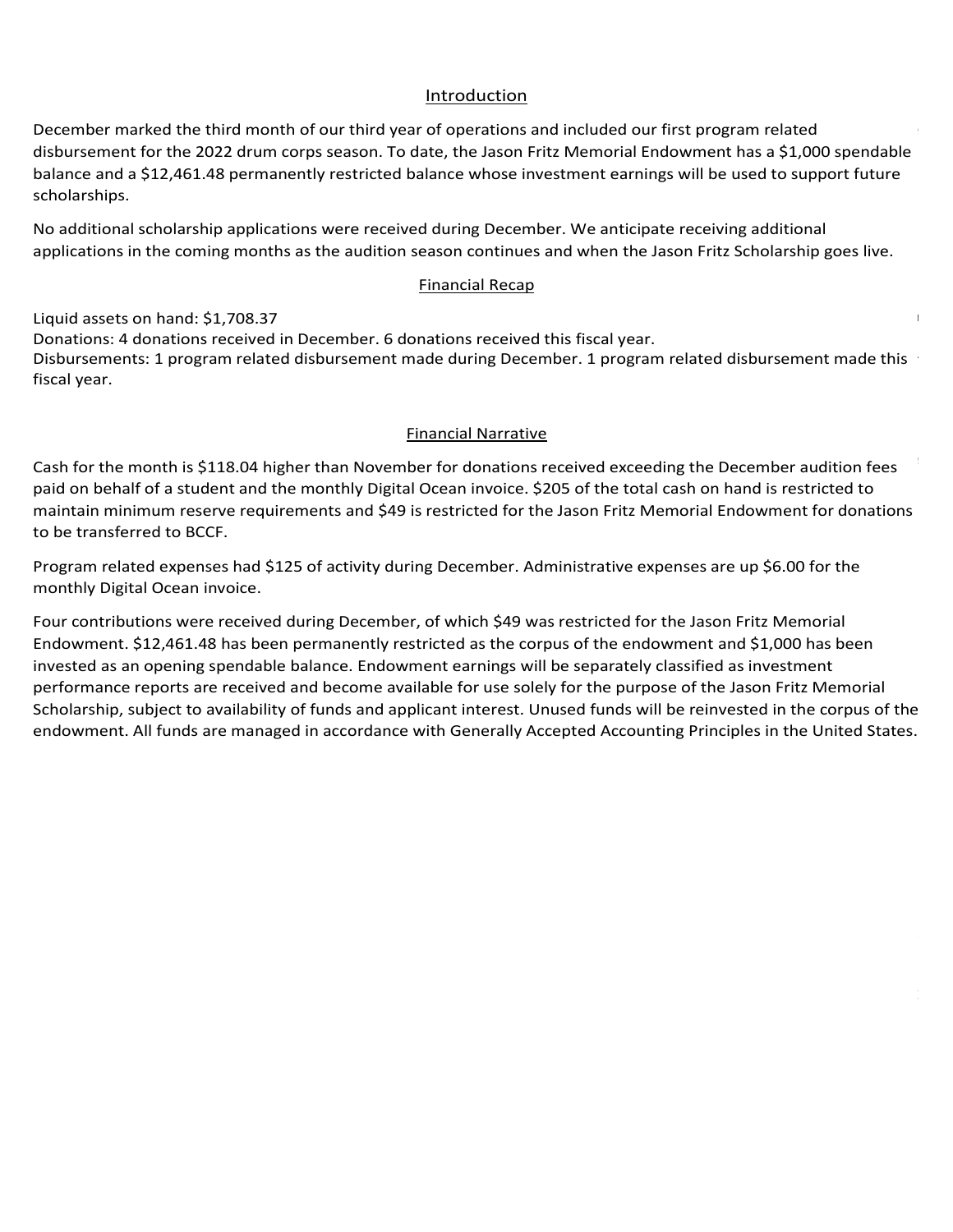## **Michigan Drum Corps Scholarship Fund 5:48 PM Statement of Financial Position 11/13/2021**

As of December 31, 2021 **Accrual Basis Accrual Basis** 

|                                                   | Dec 2021  | <b>Nov 2021</b> |
|---------------------------------------------------|-----------|-----------------|
| <b>ASSETS</b>                                     |           |                 |
| <b>Current Assets</b>                             |           |                 |
| Cash                                              |           |                 |
| <b>Checking Account</b>                           | 1,871.37  | 1,753.33        |
| <b>Savings Account</b>                            | 91.00     | 91.00           |
| <b>Less: Reserve Requirements</b>                 | (205.00)  | (205.00)        |
| <b>Less: Restricted Funds for Endowment</b>       | (49.00)   |                 |
| <b>Total Unrestricted Cash</b>                    | 1,708.37  | 1,639.33        |
| <b>Restricted Cash</b>                            | 254.00    | 205.00          |
| <b>Total Checking/Savings</b>                     | 1,962.37  | 1,844.33        |
| <b>Accounts Receivable</b>                        |           |                 |
| <b>Accounts Receivable</b>                        | 0.00      | 0.00            |
| <b>Pledges Receivable</b>                         | 0.00      | 0.00            |
| <b>Allowance for Uncollectibles</b>               | 0.00      | 0.00            |
| <b>Total Accounts Receivable</b>                  | 0.00      | 0.00            |
| <b>Total Current Assets</b>                       | 1,962.37  | 1,844.33        |
| <b>Fixed Assets</b>                               |           |                 |
| <b>Property, Plant, &amp; Equipment</b>           | 0.00      | 0.00            |
| <b>Total Fixed Assets</b>                         | 0.00      | 0.00            |
| <b>Other Assets</b>                               |           |                 |
| <b>Marketable Securities</b>                      | 0.00      | 0.00            |
| <b>Prepaid Expenses</b>                           | 500.00    | 500.00          |
| <b>Other Assets</b>                               | 0.00      | 0.00            |
| Jason Fritz Endowment - Spendable Balance         | 1,000.00  | 1,000.00        |
| <b>Jason Fritz Endowment - Restricted Balance</b> | 12,461.48 | 12,461.48       |
| <b>Total Other Assets</b>                         | 13,961.48 | 13,961.48       |
| <b>TOTAL ASSETS</b>                               | 15,923.85 | 15,805.81       |
| <b>LIABILITIES &amp; EQUITY</b>                   |           |                 |
| <b>Liabilities</b>                                |           |                 |
| <b>Current Liabilities</b>                        |           |                 |
| <b>Accounts Payable</b>                           | 0.00      | 0.00            |
| <b>Total Accounts Payable</b>                     | 0.00      | 0.00            |
| <b>Other Current Liabilities</b>                  |           |                 |
| <b>Salaries and Wages Payable</b>                 | 0.00      | 0.00            |
| <b>Total Other Current Liabilities</b>            | 0.00      | 0.00            |
| <b>Total Current Liabilities</b>                  | 0.00      | 0.00            |
| <b>Long Term Liabilities</b>                      |           |                 |
| <b>Notes Payable</b>                              | 0.00      | 0.00            |
| <b>Total Long Term Liabilities</b>                | 0.00      | 0.00            |
| <b>Total Liabilities</b>                          | 0.00      | 0.00            |
| <b>Equity</b>                                     |           |                 |
| <b>Unrestricted Net Assets</b>                    | 2,413.37  | 2,344.33        |
| <b>Donor Restricted Net Assets</b>                | 13,510.48 | 13,461.48       |
| <b>Total Equity</b>                               | 15,923.85 | 15,805.81       |
| <b>TOTAL LIABILITIES &amp; EQUITY</b>             | 15,923.85 | 15,805.81       |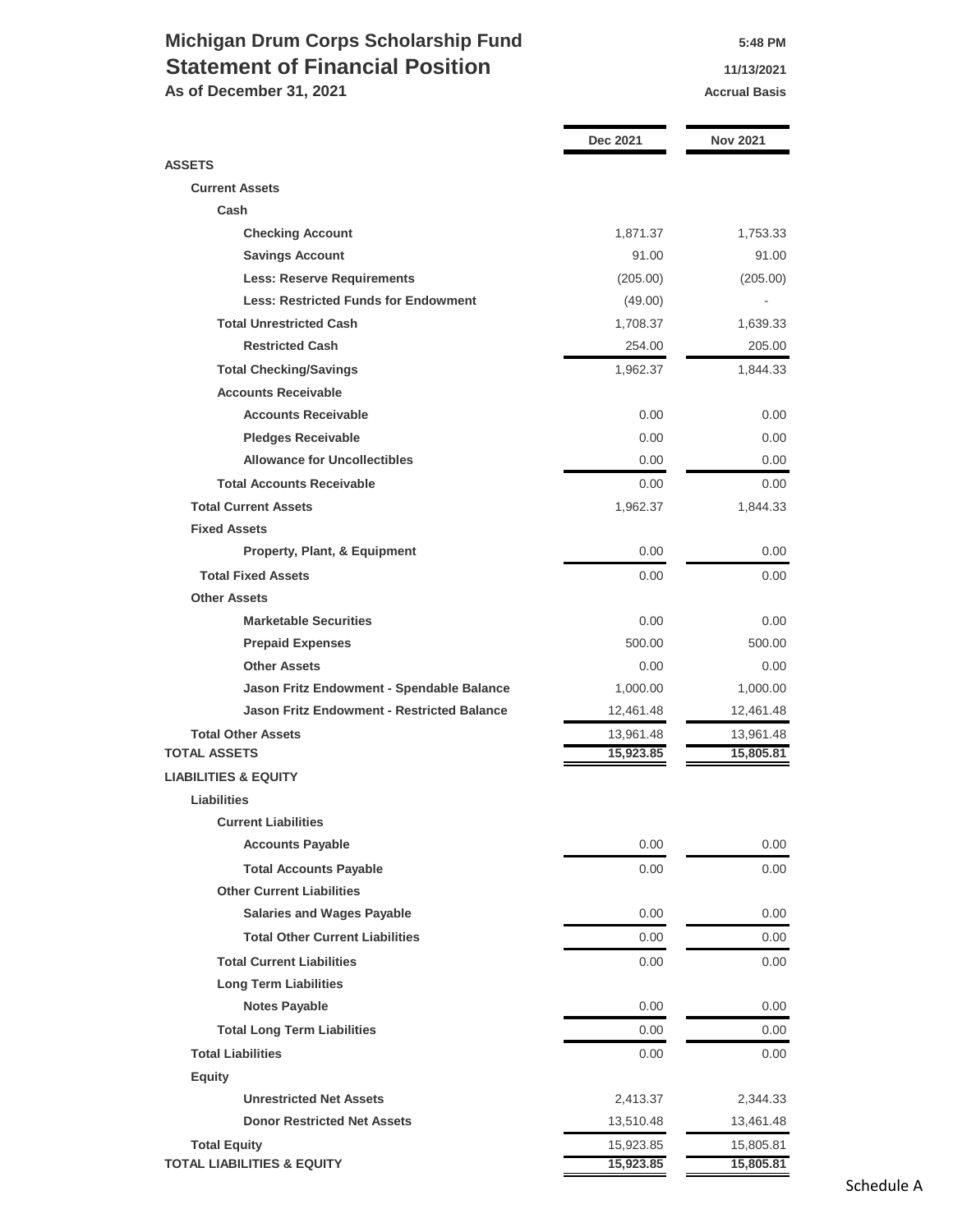## **Michigan Drum Corps Scholarship Fund 5:48 PM Statement of Activities 11/13/2021 December 2021 Accrual Basis Accrual Basis**

|                                      | <b>Dec 2021</b> | <b>Nov 2021</b> | <b>Year to Date</b> |
|--------------------------------------|-----------------|-----------------|---------------------|
| <b>Ordinary Income/Expense</b>       |                 |                 |                     |
| <b>Income</b>                        |                 |                 |                     |
| <b>Contributions</b>                 |                 |                 |                     |
| <b>Individual Contributions</b>      | 249.00          | 0.00            | 2,310.11            |
| <b>Corporate Contributions</b>       | 0.00            | 0.00            | 0.00                |
| <b>Gifts in Kind</b>                 | 0.00            | 0.00            | 0.00                |
| <b>Total Contributions</b>           | 249.00          | 0.00            | 2,310.11            |
| <b>Major Gifts</b>                   | 0.00            | 0.00            | 0.00                |
| <b>Investments</b>                   |                 |                 |                     |
| <b>Interest Income</b>               | 0.00            | 0.00            | 0.00                |
| <b>Investments</b>                   | 0.00            | 0.00            | 0.00                |
| <b>Other Income</b>                  | 0.00            | 0.00            | 0.00                |
| <b>Total Investments</b>             | 0.00            | 0.00            | 0.00                |
| <b>Other Income</b>                  | 0.00            | 0.00            | 0.00                |
| <b>Total Income</b>                  | 249.00          | 0.00            | 2,310.11            |
| <b>Expense</b>                       |                 |                 |                     |
| <b>Program Expenses</b>              |                 |                 |                     |
| <b>Auditions &amp; Camp Fees</b>     | 125.00          | 0.00            | 125.00              |
| <b>Member Tuition</b>                | 0.00            | 0.00            | 0.00                |
| <b>Other Program Expenses</b>        | 0.00            | 0.00            | 0.00                |
| <b>Total Program Expenses</b>        | 125.00          | 0.00            | 125.00              |
| <b>Administrative Expenses</b>       |                 |                 |                     |
| <b>Supplies</b>                      | 0.00            | 0.00            | 0.00                |
| <b>Postage</b>                       | 0.00            | 0.00            | 0.00                |
| <b>Travel</b>                        | 0.00            | 0.00            | 0.00                |
| <b>Registration Fees</b>             | 0.00            | 0.00            | 0.00                |
| <b>Software Purchases</b>            | 0.00            | 0.00            | 0.00                |
| <b>Other Expenses</b>                | 0.00            | 0.00            | 0.00                |
| <b>Contract Services</b>             | 0.00            | 0.00            | 0.00                |
| <b>Website Expenses</b>              | 6.00            | 6.00            | 18.00               |
| <b>Fundraising Expenses</b>          | 0.00            | 0.00            | 0.00                |
| <b>Bank Fees</b>                     | $-0.04$         | 0.00            | $-0.04$             |
| <b>Paypal Fees</b>                   | 0.00            | 0.00            | 42.00               |
| <b>Total Administrative Expenses</b> | 5.96            | 6.00            | 59.96               |
| <b>Total Expenses</b>                | 130.96          | 6.00            | 184.96              |
| <b>Net Income</b>                    | 118.04          | $-6.00$         | 2,125.15            |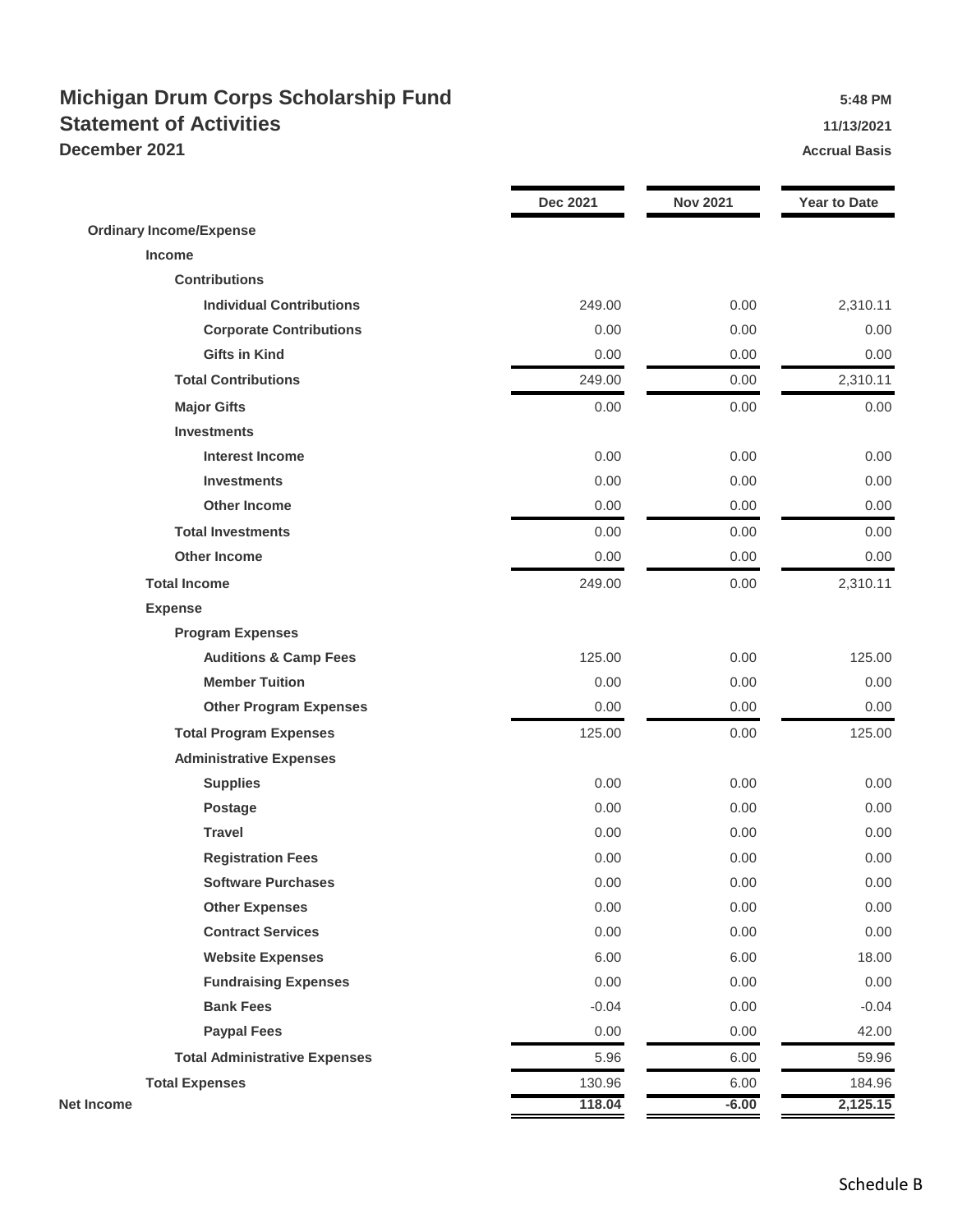# **Michigan Drum Corps Scholarship Fund 5:48 PM** 5:48 PM **Statement of Changes in Net Assets 11/13/2021**

**As of December 31, 2021 Accrual Basis Accrual Basis** 

|                                                      | <b>Dec 2021</b> | <b>Nov 2021</b> | <b>Year to Date</b> |
|------------------------------------------------------|-----------------|-----------------|---------------------|
| <b>Total Unrestricted Revenues</b>                   | 200.00          | 0.00            | 200.00              |
| <b>Net Assets Released from Restriction</b>          | 0.00            | 0.00            | 0.00                |
| <b>Total Unrestricted Expenses and Losses</b>        | $-130.96$       | $-6.00$         | $-142.96$           |
| <b>Increase in Unrestricted Net Assets</b>           | 69.04           | $-6.00$         | 57.04               |
| <b>Donor Restricted Net Assets</b>                   | 0.00            | 0.00            | 0.00                |
| <b>Temporarily Restricted Net Assets</b>             | 1,000.00        | 1,000.00        | 1,000.00            |
| <b>Contributions</b>                                 | 0.00            | 0.00            | 0.00                |
| <b>Net Assets Released from Restriction</b>          | 0.00            | 0.00            | 0.00                |
| <b>Increase in Temporarily Restricted Net Assets</b> | 0.00            | 0.00            | 0.00                |
| <b>Permanently Restricted Net Assets</b>             | 0.00            | 0.00            | 0.00                |
| <b>Contributions</b>                                 | 49.00           | 0.00            | 2,110.11            |
| <b>Total Restricted Expenses and Losses</b>          | 0.00            | 0.00            | $-42.00$            |
| <b>Increase in Permanently Restricted Net Assets</b> | 49.00           | 0.00            | 2,068.11            |
| <b>Change in Net Assets</b>                          | 118.04          | $-6.00$         | 2,125.15            |
| <b>Beginning Net Assets:</b>                         | 15,805.81       | 15,811.81       | 13,798.70           |
| <b>Ending Net Assets:</b>                            | 15,923.85       | 15,805.81       | 15,923.85           |